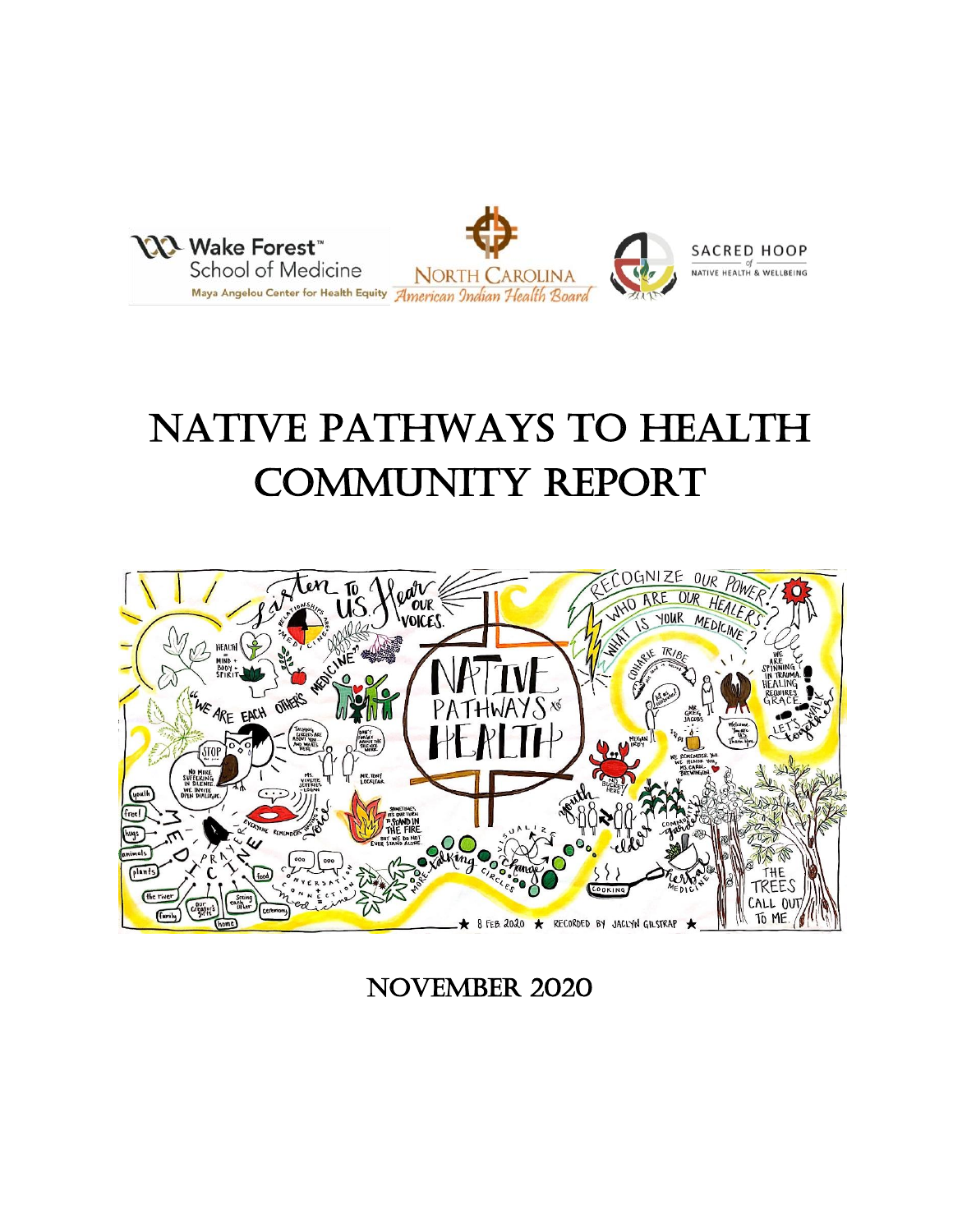## **I. NPTH Purpose, Methods overview**

The Native Pathways to Health (NPTH) project builds upon existing communityacademic partnerships with NC's AI communities and the University of NC American Indian Center, and seeks to leverage community's unique strengths to better understand and address tribal health priorities. The tribal communities that partnered (9) in the Native Pathways to Health Project included: Coharie Tribe, Haliwa-Saponi Tribe, Lumbee Tribe of NC, Meherrin Tribe, Metrolina Native American Society, Occaneechi Band of Saponi Nation, Triangle Native American Society, Sappony Tribe, and Waccamaw-Siouan Tribe.

In Year 1, the NPTH research team, which includes well-respected members of NC's AI tribes, partnered with adults and youth from NC tribes and urban Indian organizations to form a Tribal Health Ambassador Program. Tribal Health Ambassadors (THAs) collaborated with the research team to assess health in their communities: Adult THAs led talking circles (a sacred approach for engaging in discussion). Talking Circles are a traditional way for AI people to solve problems by effectively removing barriers which allows them to express themselves with complete freedom in a sacred space. Normally the circle is blessed by an Elder. Important to remember what is said in the circle stays within the circle but an exception will be made for this project so we can help tell the stories of the needs within the communities and also use this data to create a health assessment tailored to each tribal community. Youth THAs designed projects following a Youth Participatory Action Research approach. Findings from these projects and gathering are currently informing development of a community survey to document health needs, priorities, and assets; reveal unrecognized areas of concern, and inform development of tribal-led action plans.

In June 2019, a Research retreat was held during which Tribal Health Ambassadors from across the state convened at the Haw River State Park and Conference Center to learn about the basics of research, the history of research and legacies of mistrust and oppression created by medical communities, and how to develop plans to partner with Tribal communities to engage in community-led health research projects. Plans were developed by adult and youth THAs to carry out Talking Circles and various other community projects with the purpose of enriching our collective understanding of the health needs, priorities, concerns, and assets of all NC Tribal communities and Urban Indian Organizations.

Subsequently, Talking Circles were conducted in all partner communities between August and December 2019 and were led by trained facilitators who also are Tribal community members. To respect the sacred space of the talking circles, no recordings or notes were taken during the course of the Talking Circles, however the facilitators and THAs shared themes that were discussed and used to inform future community activities related to the health needs of each unique Tribal community.

Youth THAs conducted their projects between September 2019 to February 2020. Following a Youth Participatory Action Research approach, youth were given autonomy to select appropriate methods to gather information. Our team also provided a high level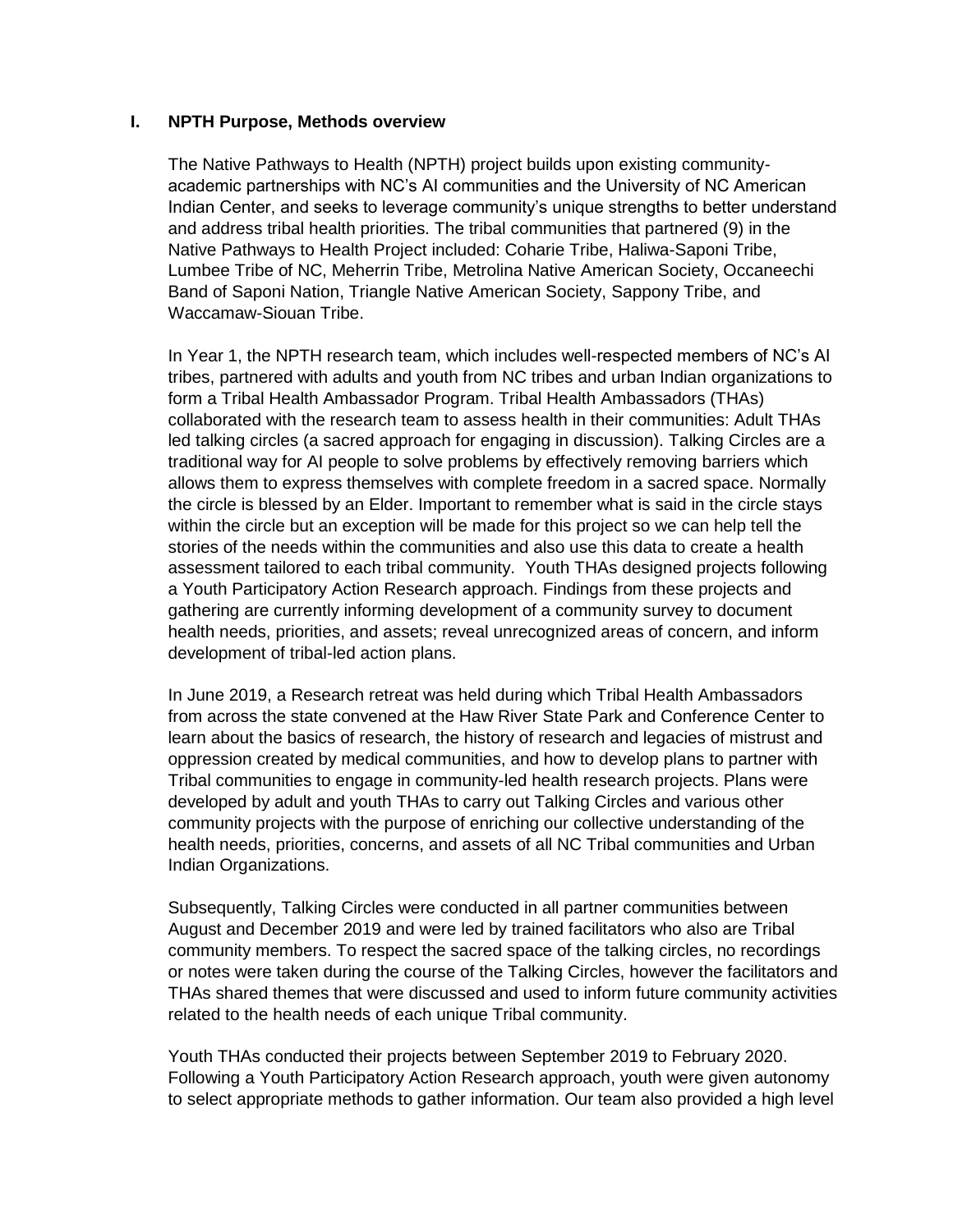of support in each phase: exposure to various methods; support in selecting methods; and continued training and feedback as they conducted their projects. A youth retreat was held on January 18, 2020 to share project results and discuss possible next steps in partnership with youth.

# **II. Native Pathways to Health Results – Overall**

# **Talking Circles**

A total of 17 talking circles were completed during the course of the Native Pathways to Health project; 8 of the 9 partner communities held two (2) talking circles, one community held one (1). Talking circle discussions focused on community members' perceptions of health, the meaning of health for themselves and their communities, factors that facilitate health in their community, and factors that hinder the health of their communities. Themes that emerged from the Talking Circles included community assets and challenges that communities currently face. Protective Factors identified by community members included:

- Social Connections
- **•** Gatherings
- Tradition
- Family is Core
- Identity
- Self Determination
- Relation to Land and Place
- Caretaking of the Land and People
- Church / Faith Community
- Prayer

Challenges identified by community members included:

- Chronic disease
- Diet
- Physical Activity
- Access to Health Care
- Education
- Employment and Work
- Emotional Stability
- Self-esteem

Following the Talking Circles that were conducted as part of the Native Pathways to Health project, many of the partner communities chose to continue holding Talking Circles as a means to discuss community challenges; needs; hold space for social, emotional and mental health care; and develop plans for strengthening community and addressing needs.

## **Survey data from Talking Circles**

After each of the first Talking Circles, a voluntary, mixed-methods (quantitative and qualitative questions) survey was completed by some Talking Circle participants (n=75)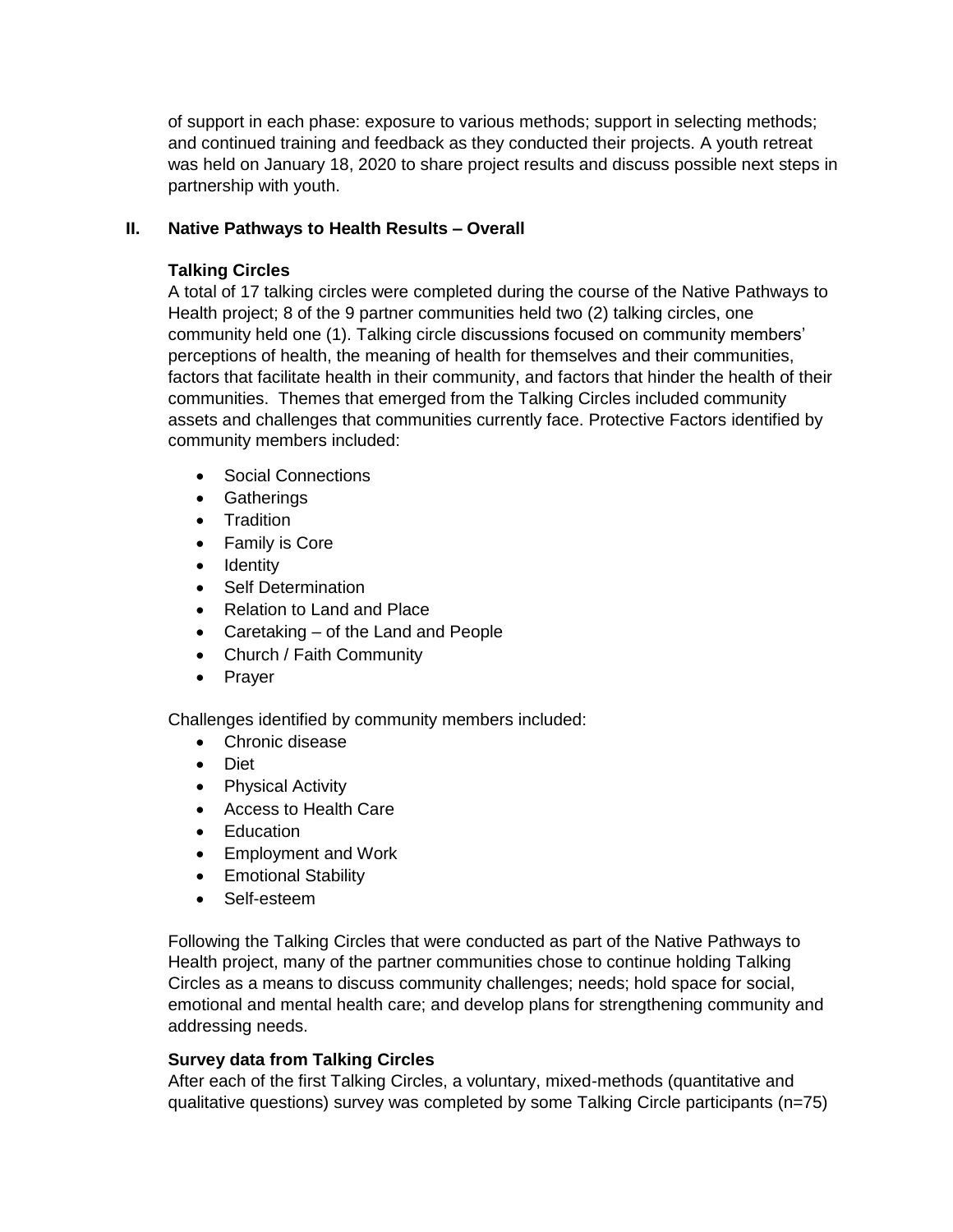to learn more about participant demographics, perceptions of community health, whether participants had previously participated in a Talking Circle, and perceptions of the Talking Circle process.

| $\frac{1}{2}$            |           |                                            |
|--------------------------|-----------|--------------------------------------------|
| Age                      | 9.3%      | 18-24 years                                |
|                          |           | 14.7% 25-39 years                          |
|                          |           | 21.3% 40-54 years                          |
|                          |           | 29.3% 55-64 years                          |
|                          |           | 25.4% 65+ years                            |
| <b>Gender</b>            | 62.7%     | Female                                     |
|                          | 37.3%     | Male                                       |
|                          | 0%        | Other/Prefer not to answer                 |
| <b>Average Rating of</b> | 2.65      | Overall                                    |
| <b>Personal Health</b>   |           |                                            |
| [Scale:                  | 2.63      | Female                                     |
| 4=Very Good,             | 2.67      | Male                                       |
| 3=Good, 2=Fair,          |           |                                            |
| $1 = Poor$ ]             | 2.86      | $18-24$ years                              |
|                          | 2.64      | 25-39 years                                |
|                          | 2.75      | 40-54 years                                |
|                          | 2.68      | 55-64 years                                |
|                          | 2.47      | 65+ years                                  |
| Participated in a        | 53.3% Yes |                                            |
| <b>Talking Circle</b>    | 46.7% No  |                                            |
| <b>Before</b>            |           |                                            |
| <b>Reasons why</b>       | 66.7%     | Concerns about the condition of our people |
| attended the NPTH        | 76%       | A desire to contribute and participate     |
| <b>Talking Circle</b>    | 46.7%     | I am a leader or elder in the community    |
| (could select more       |           |                                            |
| than one)                |           |                                            |
| <b>Talking Circle</b>    | 96%       | Yes                                        |
| <b>Helpful</b>           |           |                                            |

|  |  | Talking Circle Participants (Table 1) |  |  |
|--|--|---------------------------------------|--|--|
|--|--|---------------------------------------|--|--|

Talking Circle participants were primarily aged 40 years and older, and approximately two-thirds identified as women. On a scale of 1 to 4, with  $4 = \text{very good}, 3 = \text{good}, 2 = \text{good}$ fair, and 1 = poor, on average, participants rated their overall health at 2.6, with the younger participants (those aged 18-24 years) rate their health the highest, with an average of 2.8. About half of the participants had previously participated in a talking circle, and most stated that they chose to participate because of concerns about Native communities and/or a desire to contribute to help their community. Almost all, 96%, of participants noted that the talking circle was helpful, most commonly as a way to share, learn about others and foster healing.

## **Qualitative Survey Item Responses**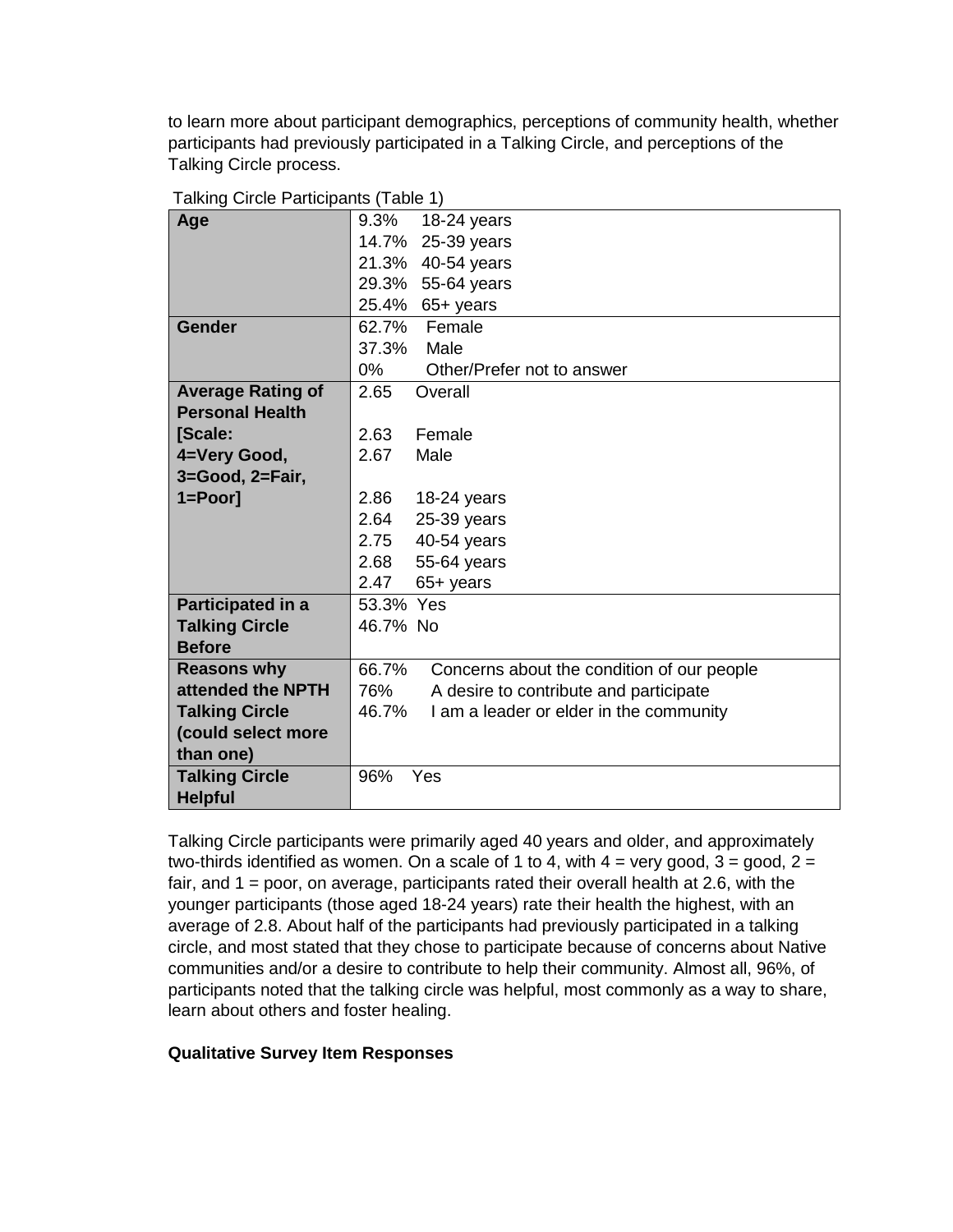| What things in your     | Community Garden / Personal Garden /<br>$\blacksquare$                      |  |
|-------------------------|-----------------------------------------------------------------------------|--|
| community that make it  | <b>Farmers Market</b>                                                       |  |
| easy to be healthy?     | Interaction with / Support of community<br>$\overline{\phantom{a}}$         |  |
|                         | members / Native People                                                     |  |
|                         | Walking trails / Parks / Exercise facility<br>$\overline{\phantom{a}}$      |  |
|                         | Healthcare / medical facilities<br>$\overline{\phantom{0}}$                 |  |
|                         | Educational resources through Indian Education                              |  |
| What are things in your | Lack of access to healthy foods / Fast food<br>$\overline{\phantom{0}}$     |  |
| community that make it  | Distance (community is rural, spread out)<br>$\overline{\phantom{a}}$       |  |
| challenging to be       | Lack of transportation options<br>$\blacksquare$                            |  |
| healthy?                | Being away from the tribal community<br>$\overline{\phantom{0}}$            |  |
|                         | Lack of exercise facilities                                                 |  |
|                         | Substance use                                                               |  |
|                         | Low income / financial issues                                               |  |
|                         | <b>Stress</b>                                                               |  |
|                         | Lack of access to healthcare / mental healthcare                            |  |
| What do you see are the | <b>Diabetes</b><br>$\overline{a}$                                           |  |
| most common health      | Hypertension / High Blood Pressure<br>-                                     |  |
| issues in your          | Heart Disease / Stroke / High Cholesterol<br>$\overline{\phantom{0}}$       |  |
| community? (in order of | Cancer<br>$\overline{\phantom{a}}$                                          |  |
| frequency of response)  | <b>Mental Health</b>                                                        |  |
|                         | Obesity<br>$\overline{\phantom{0}}$                                         |  |
|                         | Substance Use<br>$\qquad \qquad \blacksquare$                               |  |
|                         | Unhealthy Diet / Lack of Physical Activity<br>$\qquad \qquad \blacksquare$  |  |
|                         | <b>Kidney Disease</b><br>$\overline{\phantom{a}}$                           |  |
|                         | Lack of health knowledge / low health literacy<br>Ξ.                        |  |
| What does your          | More community connection, interaction,<br>$\blacksquare$                   |  |
| community need in order | involvement, unity                                                          |  |
| to be healthy?          | Re-integration of traditional ways<br>$\qquad \qquad \blacksquare$          |  |
|                         | Access to healthy foods / community gardens<br>$\overline{\phantom{0}}$     |  |
|                         | Knowledge on health / healthy eating<br>$\qquad \qquad \blacksquare$        |  |
|                         | <b>Educational resources</b><br>$\overline{\phantom{0}}$                    |  |
|                         | Better access to resources and support services<br>$\overline{\phantom{0}}$ |  |
|                         | Healing / speaking outlets, talking circles<br>$\overline{\phantom{0}}$     |  |
|                         | Mental health programs<br>$\overline{\phantom{a}}$                          |  |
|                         | Financial resources / support<br>$\overline{\phantom{0}}$                   |  |
|                         | Better coordination of resources                                            |  |
|                         | Address the alcohol and drug issues                                         |  |

It is important to note that certain assets and challenges listed are community specific, as there are assets in some communities that may serve as challenges in others. Many are listed across communities as common assets or challenges.

## **Youth Health Ambassadors**

As a result of the youth tribal health ambassador engagement in Native Pathways to Health (NPTH), there now exists a cadre of NC AI youth who have articulated the desire to continue this work and find new and innovative ways to improve all aspects of health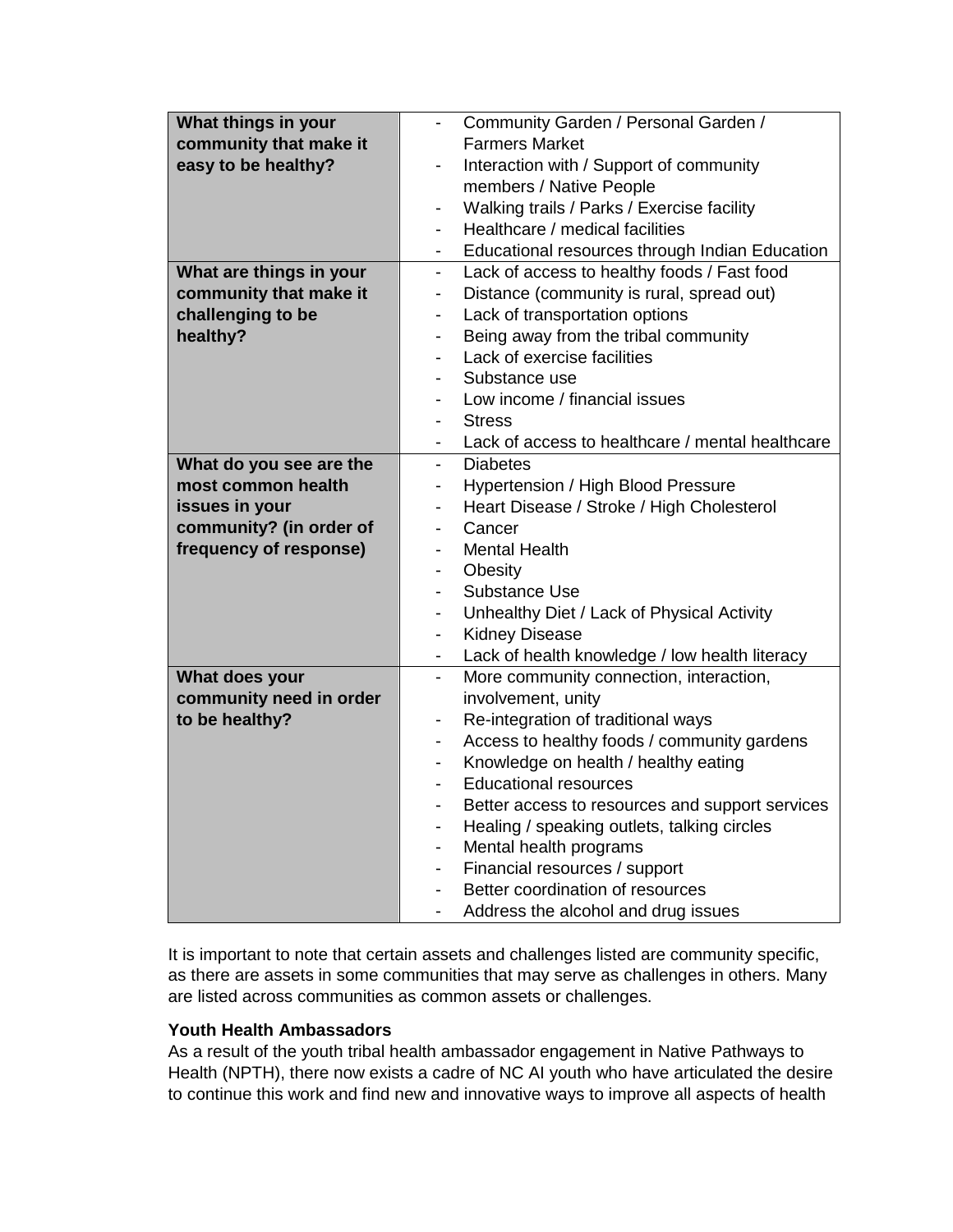for AI communities. Youth Tribal Health Ambassadors (YTHAs) were given the opportunity to choose from several different research methods to ensure they felt vested in the method as a reliable way to collect data from the youth of their community. YTHA projects included: surveys, structured and recorded interviews, video interviews, and Talking Circles. Common themes identified by youth as health assets included: the importance of tribal communities themselves and the strength of community ties/kinship. Common challenges to health included: mental illness, exposure to substance abuse, lack of physical activity, and lack of healthy food choices. YTHAs summarized their findings in various forms such as reports, videos, and PowerPoint presentations and presented their findings at a YTHA retreat in January 2020. To date, one of our YTHA's was inspired so much from the Talking Circles that she created a children's book in her tribe's traditional language.

## **III. Community Specific Project Results**

In addition to the overall results shared and discussed above, Native Pathways to Health (NPTH) shares below the results specific to each community, where appropriate. Although talking circles were the primary way communities engaged in NPTH and shared their thoughts, opinions and knowledge, communities were given the option to do a survey instead of a talking circle (or in many communities, in addition to a talking circle), or choose to do a talking circle only and not do a survey. The results described below are reflective of the method(s) chosen by each community to engage in NPTH (talking circle along, talking circle and survey, survey alone).

## **Coharie**



Headquartered in Clinton, the Coharie Indian Tribe descends from the aboriginal Neusiok Indian Tribe on the Coharie River in Harnett and Sampson counties. The community consists of four settlements: Holly Grove, New Bethel, Shiloh and Antioch. The Coharie have approximately 2,700 members with about 20 percent residing outside the tribal communities. Early records indicate the tribe sought refuge from hostilities from both English colonists and Native peoples, moving to this area between 1729 and 1746 from the northern and northeastern part of the state.

The Coharie tribe conducted two talking circles and one survey, 81% of whom were women. 25% of talking circle participants were aged 65 and older, 31% were aged 55-64 years, 19% were aged 40-54 years, 19% were aged 25-39 years, and 6% were aged 18- 24 years. Participants rated their overall health a 2.6 (out of 4), and 75% had previously attended a talking circle. Among participants, 50% stated they attended due to concerns about their community, 63% stated a desire to help their community, and/or 50% attended as they are considered an elder or leader in the community. Other reasons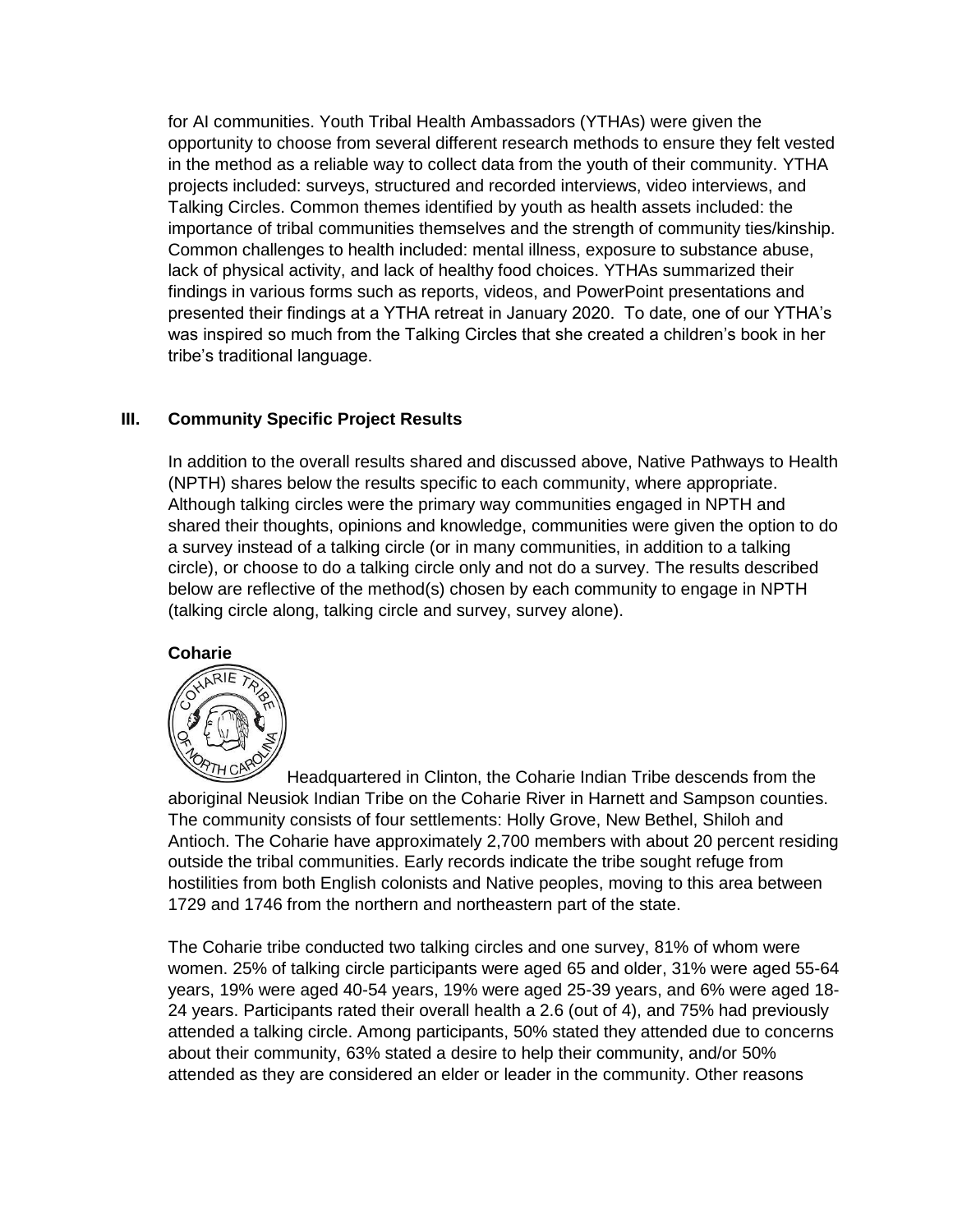listed for attending included: being a voice for their people, learning about others and health, and bringing their community closer by sustaining their heritage.

Coharie members listed the following themes on what makes it easy to be healthy in their community: Having family/their people close by, community garden, and access to healthcare facilities. Themes listed on what makes it hard to be healthy were: presence of fast food/unhealthy food options, transportation challenges, lack of time, and financial challenges. The most common health issues were: diabetes, heart disease, obesity, cancer and mental health issues. When asked what their community needs to be healthier, members listed: social support services, more talking circles/healing outlets, education on healthy eating habits, increased community unity and involvement in community activities.

#### **Haliwa-Saponi**



[T](http://www.haliwa-saponi.com/)he Haliwa-Saponi tribal members are direct descendents of the Saponi, Tuscarora, Tutelo and Nansemond Indians. At 3,800 members, the Haliwa-Saponi Indian Tribe is the third-largest tribe in the state. The tribe resides primarily in the area traditionally known by the elders as "The Meadows", which encompasses most of the southwestern part of rural Halifax County and the southeastern part of rural Warren County. Tribal members also reside in the adjoining counties of Nash and Franklin.

The Haliwa-Saponi tribe conducted two talking circles and one survey, 64% of whom were women. 7% of talking circle participants were aged 65 and older, 29% were aged 55-64 years, 29% were aged 40-54 years, 14% were aged 25-39 years, and 21% were aged 18-24 years. Participants rated their overall health a 2.8 (out of 4), and 86% had previously attended a talking circle. Among participants, 86% stated they attended due to concerns about their community, 79% stated a desire to help their community, and/or 43% attended as they are considered an elder or leader in the community. Other reasons listed for attending included: to support each other, and to learn about what challenges others are facing.

Haliwa-Saponi members discussed the following themes that make it easy to be healthy: presence of family/our people, farmers market, state park, walking trail, good healthcare providers, access to Indian Education. Themes discussed that make it hard to be healthy included: distance from resources, limited spaces for physical activity, lack of access to healthy foods, lack of mental health care resources. The most common health issues were: diabetes, obesity, cancer, mental health issues, substance use and/or vaping. When asked what the community needs to be healthier, members stated: Better/increased access to healthcare services, and reintegration / going back to traditional ways of agriculture and supporting each other. Participants found the talking circles helpful because they were educational, helped them share with each other and learn what challenges others are facing and learn ways to help one another.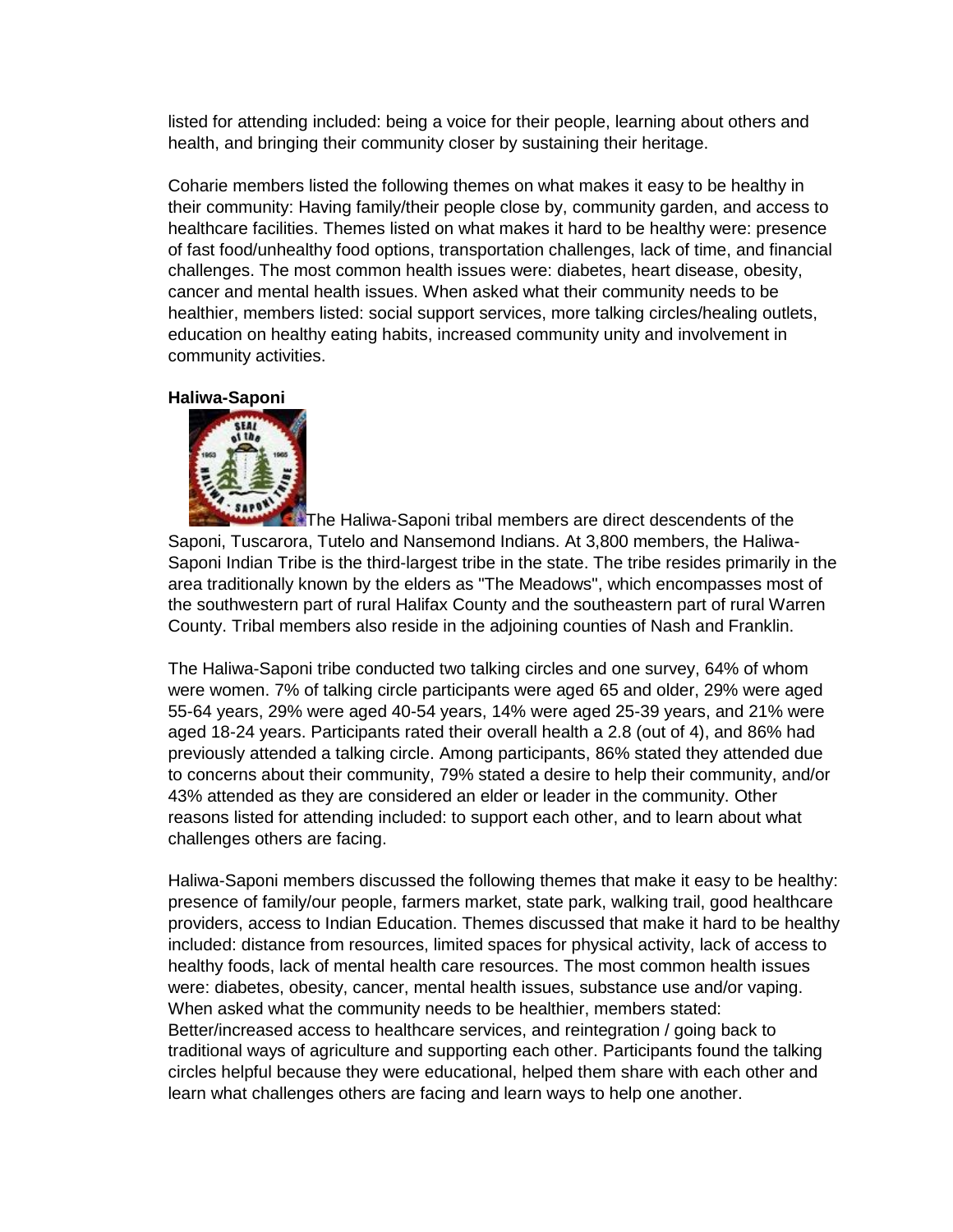

The Lumbee Tribe is the largest tribe in North Carolina, the largest tribe east of the Mississippi River and the ninth largest in the nation. The Lumbee take their name from the Lumber River originally known as the Lumbee, which winds its way through Robeson County. The more than 55,000 members of the Lumbee Tribe reside primarily in Robeson, Hoke, Cumberland and Scotland counties. Pembroke is the economic, cultural and political center of the tribe.

The Lumbee Tribe conducted two talking circles. Themes identified that are strengths and support health in the community include: being at peace with oneself and who they are is important; giving and receiving energy is vital; connection to Mother Earth is part of who Native people are and their health; looking at health holistically is important; forgiveness is crucial to truly being healthy and soul searching is a continual journey; strong importance to a prayer life; maintaining balance; spirituality is important and being connected to Creator, family, community and self has to exist; assuring the environment is safe and clean is crucial; happiness is key; sobriety equals wellness; giving and receiving love is who the Lumbee are and what should be strived for; the community holds the power and has the social capital and all assets needed to be self sufficient. Themes identified that are needs / can help the community be healthier were: cultural Center is center of what could produce greater health outcomes; honoring Lumbee history and telling local stories is important in carrying history forward and empowering the people to be healthy; acknowledging own Resiliency needs to be acknowledged and embraced; churches play a role in setting aside religion and doctrine and being about outreach; cultural Pride is significant in raising cultural awareness; network and utilize social capital; many opportunities to connect to nature and provide varied support groups; strength in numbers and local resources; showing compassion and supporting others is key to healthier community.

#### **Meherrin**



Meherrin refer to themselves as Kauwets' a:ka, "People of the Water." They share language, traditions and culture with the Nottoway and other Haudenosaunee Nations. In 1677, all Nations in Virginia signed the Middle Plantation Treaty. However, Meherrin Chief Ununtequero and Next Chief Horehannah were the last two to sign the Treaty in 1680. Shortly thereafter, the Meherrin Nation left their ancient villages of Cowinchahawkron and Unote and eventually moved into present day Como, NC. The last known village, "Old Town Maharinneck," was on Meherrin Creek, known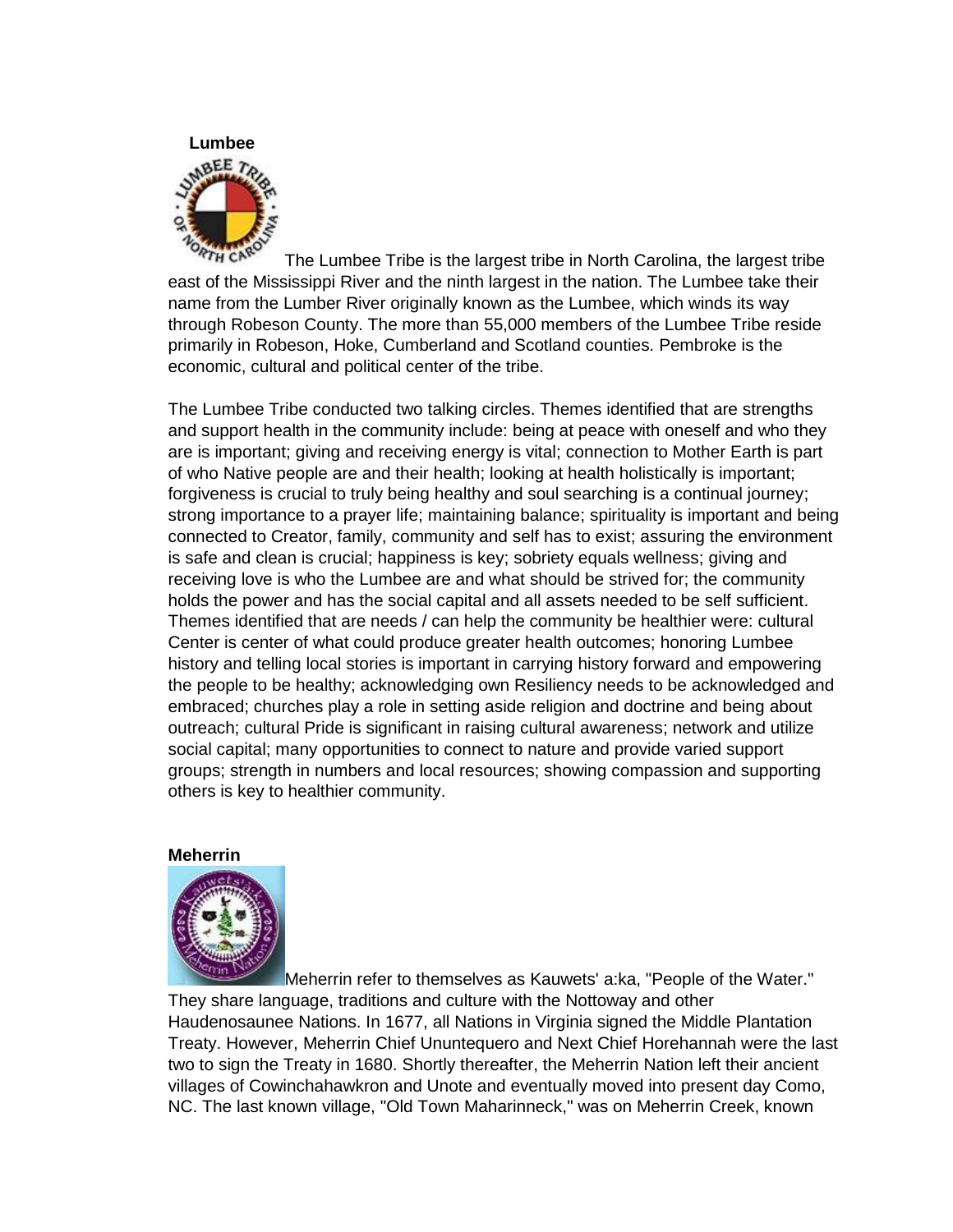today as Potecasi Creek, is within walking distance of the present day Meherrin Tribal grounds where the annual pow-wows are held. The Meherrin are the only nonreservation Indians in NC who still live on their original Reservation lands.

The Meherrin tribe conducted two talking circles and one survey, 50% of whom were women. 44% of talking circle participants were aged 65 and older, 22% were aged 55-64 years, 17% were aged 40-54 years, 11% were aged 25-39 years, and 6% were aged 18- 24 years. Participants rated their overall health a 1.9 (out of 4), and 5% had previously attended a talking circle. Among participants, 61% stated they attended due to concerns about their community, 78% stated a desire to help their community, and/or 44% attended as they are considered an elder or leader in the community. Other reasons listed for attending included: connection with community members, learning, sharing ideas, giving/receiving advice.

Meherrin members discussed the following themes that make it easy to be healthy: farmers market, grocery stores, tribal garden, gym, family/our people, talking circle. Themes discussed that make it hard to be healthy included: Stress, lack of time, income, fast food, distance, unhealthy eating habits, lack of educational resources. The most common health issues were: High Blood Pressure, cancer, diabetes, stress, heart disease, lack of exercise. When asked what the community needs to be healthier members shared: funds/financial support, educational resources, more community gardens. Participants said the talking circle(s) were helpful because of the connection with communty members, learning, sharing ideas and advice.

## **Occanechi Band of Saponi Nation**



The Occaneechi Band of the Saponi Nation is located in Alamance, Caswell and Orange counties, with Tribal Grounds located in the â Little Texasâ Community. At 1100+ members, the Occaneechi are the smallest of the officially staterecognized tribes, but its members are active in their community and in statewide Indian events. The Occaneechi descend from several small Siouan speaking tribes who were living in the Piedmont of North Carolina and Virginia when the first European explorers arrived in the 1600s.

The Occaneechi Band of the Saponi Nation conducted two talking circles and one survey, 50% of whom were women. 29% of talking circle participants were aged 65 and older, 36% were aged 55-64 years, 21% were aged 40-54 years, 7% were aged 25-39 years, and 7% were aged 18-24 years. Participants rated their overall health a 2.9 (out of 4), and 50% had previously attended a talking circle. Among participants, 64% stated they attended due to concerns about their community, 64% stated a desire to help their community, and/or 50% attended as they are considered an elder or leader in the community.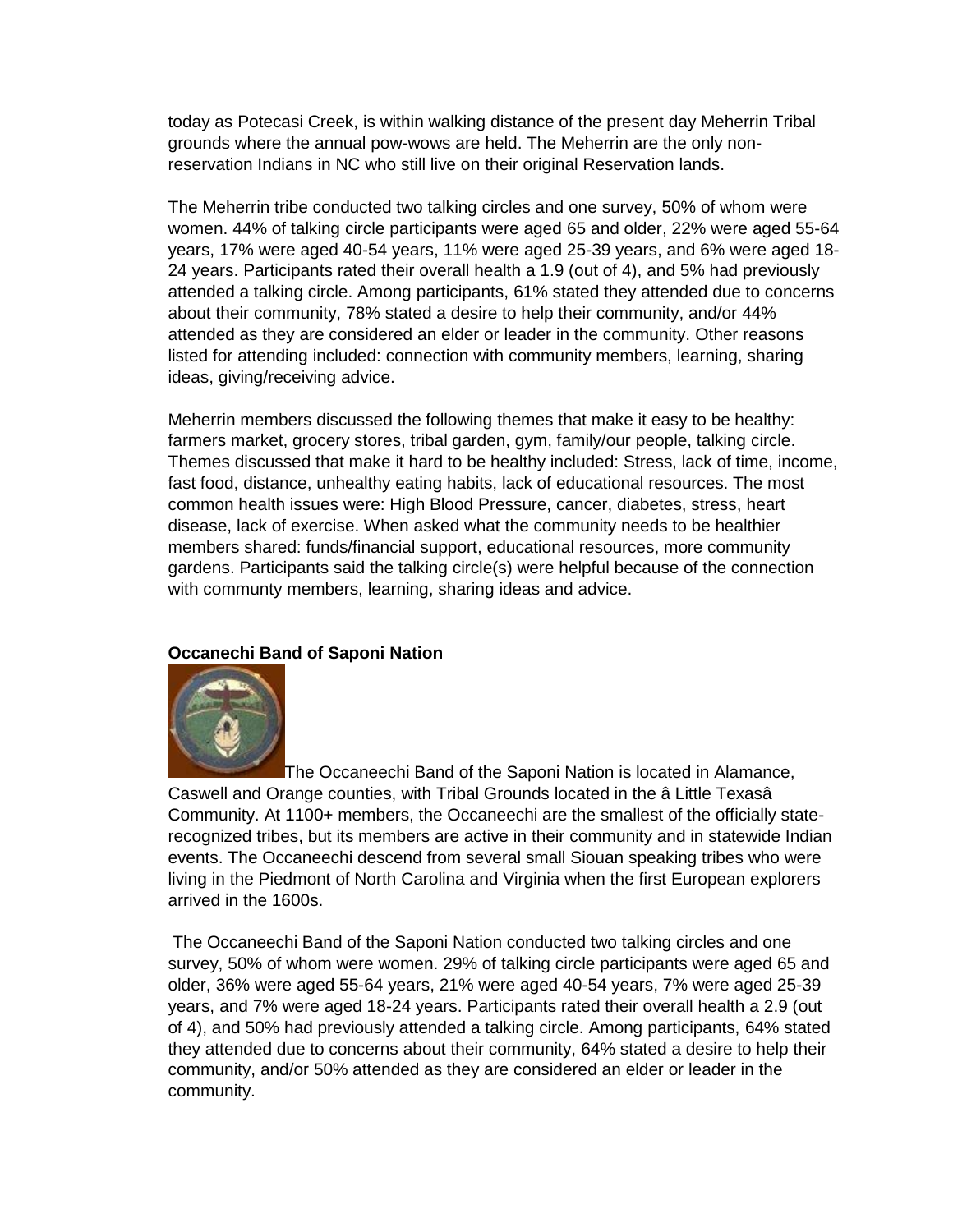Occaneechi Band of the Saponi Nation members discussed the following themes that make it easy to be healthy: traditional ways of knowing, herbs, family gardens, powwows, parks, talking circles, our people. Themes discussed that make it hard to be healthy included: distance, transportation challenges, food deserts/fast food, lack of togetherness among community, financial struggles. The most common health issues were: diabetes, heart disease, kidney disease, obesity, high blood pressure, substance use. When asked what the community needs to be healthy members discussed: more connection among community members, more knowledge/tools, more talking circles, financial supports, accessible healthcare facilities. Participants said the talking circle was helpful because: Can express and be open, better understand problems community members are facing, brings the community together, spiritual connections, learning about others.

## **Sappony**



The Sappony have made the Piedmont Highlands their home for countless generations. Today, the tribe's 850 members comprise seven core families, or clans, and live along the border of North Carolina and Virginia known as the High Plains. In the early 1700s, when the Sappony children were attending school at Fort Christanna and the tribe was guarding the frontier for the colonies, they were also helping to mark the North Carolina-Virginia border. As a result, part of High Plains is located in Person County, N.C., and part is located in Halifax County, Va.

The Sappony Tribe conducted a survey of tribal members, of which 42% were aged 65 and older, 19% were aged 55-64 years, 18% were aged 40-54 years, 12% were aged 25-39 years, and 9% were aged 18-24 years. Themes listed that make it easy to be healthy included: access to healthcare facilities, family, being active, walking, sense of belonging among community members, traditions, healthy food, Sappony Water, summer camp. Themes listed that make it hard to be healthy included: healthcare cost, distance from resources, limited education opportunities, lack of healthcare resources, limited economic opportunities, lack of time. The most common health issues were: diabetes, high blood pressure, cancer, lack of elder care, heart disease, mental health issues, substance use, obesity, and domestic violence. When asked to share what the community needs to be healthy members shared: better access to healthcare, education on healthy living, access to healthy foods, elder care facilities, talking circles, physical activity resources.

## **Waccamaw-Siouan**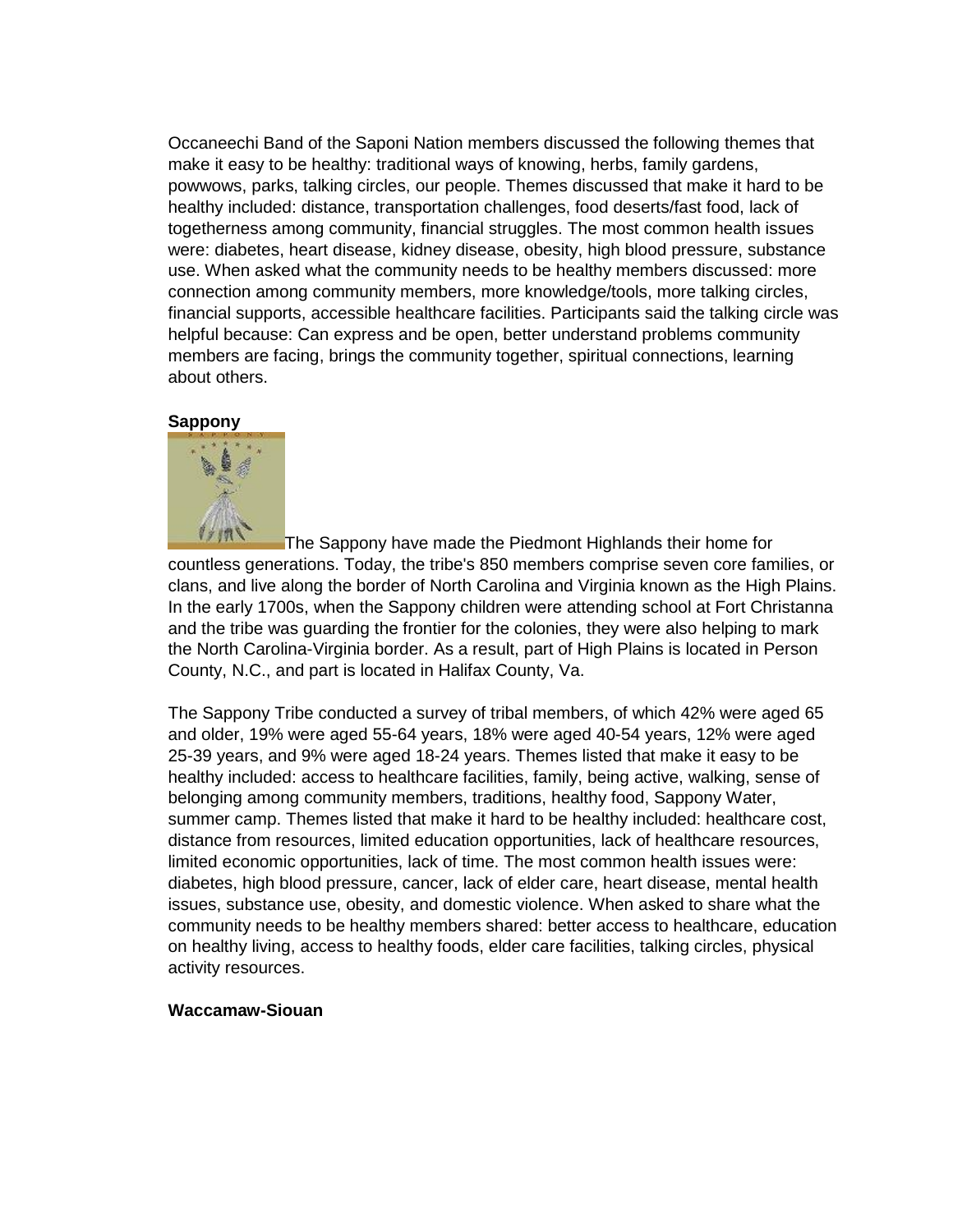

The Waccamaw, historically known as the Waccamassus, were formerly located 100 miles northeast of Charleston, S.C. After the Waccamaw and South Carolina War in 1749, the Waccamaw sought refuge in the swamplands of North Carolina. The present day Waccamaw Siouan Tribal Office is located in Columbus and Bladen counties. The community, consisting of more than 2,000 citizens, is situated on the edge of the Green Swamp about 37 miles west of Wilmington, seven miles east of Lake Waccamaw and four miles north of Bolton.

The Waccamaw Siouan tribe conducted one talking circle, 50% of whom were women. Participants identified the most significant health issues as: commercial tobacco use, alcoholism and substance use, cancer, lung disease, diabetes, poverty, obesity, high blood pressure, gallbladder diseases, heart disease, and emotional health. Many of these health issues were described as rooted in the marginalized history of the tribe and the strong ties to the commercial tobacco industry that historically provided agricultural jobs for community members.

When asked what makes it easy to be healthy in your community, themes shared included: community meetings, annual pow wows, talking circle and peacekeeping circles, community partnerships and support groups, faith, community gardening and strong history of agriculture, active-living programs, youth and elder-empowerment, learning and keeping culture, teaching and engaging in native dancing / singing / drumming, engaging in cultural enrichment and traditional crafts related to cultural identity (quilting, beading). Needs discussed that would help the Waccamaw Siouan tribe to be healthy included: tobacco-free policies to prevent the use of commercial tobacco and exposure to secong-hand smoke, youth-led initiatives rooted in cultural traditions, new sources of funding to support community health initiatives and health education programming, enhanced access to quality healthcare, community leaders and elders modeling healthy behaviors, better schools, better / healthier food environment, more social opportunities for community members to engage with other Natives, workshops/educational events, more walkability, more enforcement of drug / violent crimes, mental health resources.

# **Metrolina Native American Association**



The mission of the Metrolina Native American Association is to: Promote cultural awareness and economic development; Provide job training and placement: and provide for the well being of Indian people. Our community is served through culture enrichment classes, employment training, work experience opportunities and economic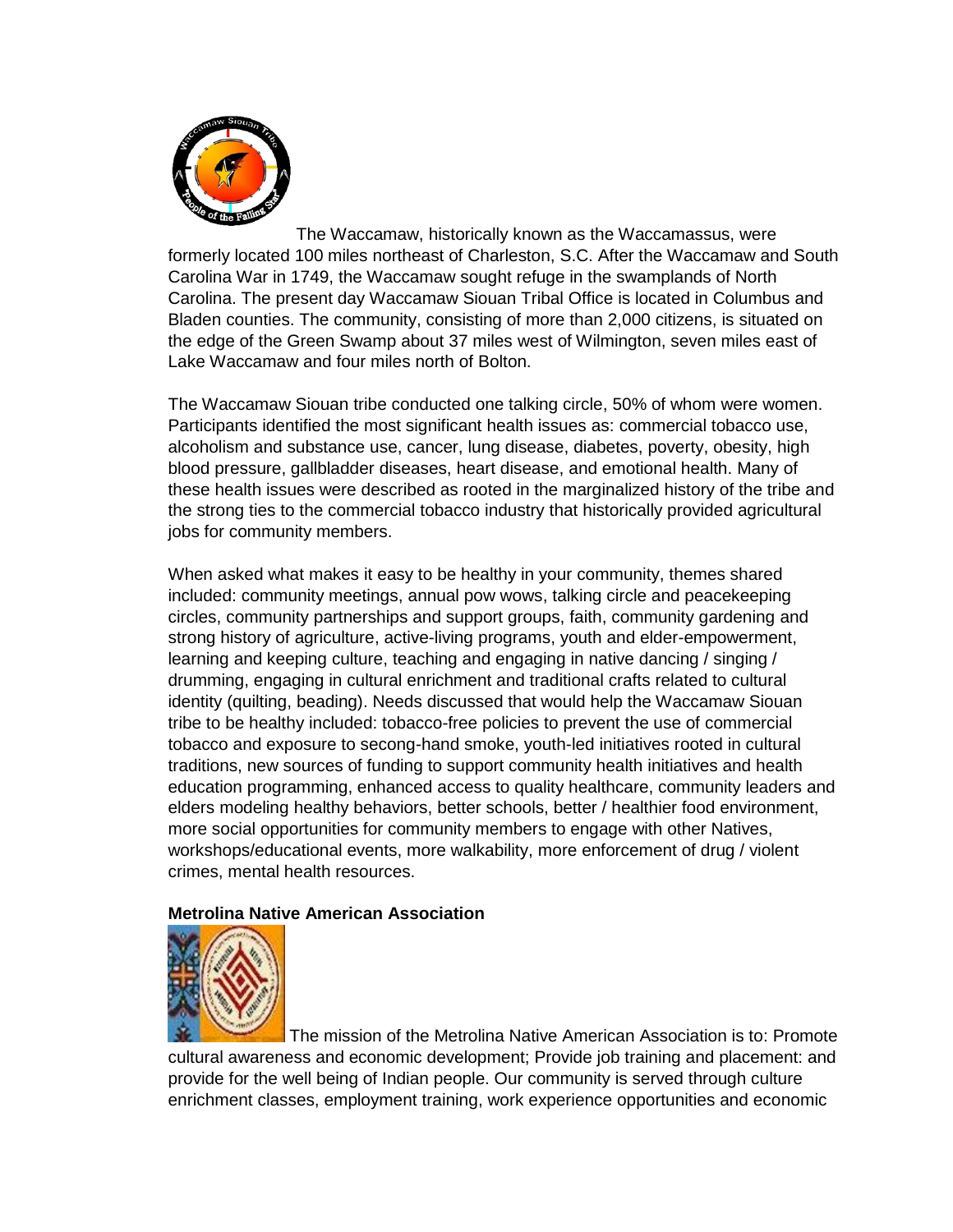development assistance to help promote and preserve self-sufficiency and selfdetermination. All activities are coordinated with other Indian organizations and programs in the state.

The Metrolina Native American Society conducted two talking circles and a survey, whose participants represented 26 tribal communities. 8% were aged 65 years and older, 4% were aged 55-64 years, 24% were aged 45-54 years, 35% were aged 35-44 years, 24% were aged 25-34 years, and 5% were aged 18-24 years. Participants identified the most significant health issues (in order of significance rating) as: alcoholism/substance use, community violence, depression/anxiety, diabetes, poverty, lack of elder care, social isolation, obesity, heart disease, racism, sexual abuse and suicide.

When asked what makes it easy to be healthy in your community, themes shared included: family/friend support, physical activity/exercise, food selections, keeping culture, access to healthcare and health insurance, park/greenway system, and social activities. When asked what makes it challenging to be healthy, themes shared included: substance use/drug use, lack of exercise, poverty, financial struggles, lack of healthy food choices, racism, cost of healthcare, time, cost of eating healthy, access to health services. Needs discussed that would help Natives living in the Metrolina area to be healthy included: Access to healthcare, community leaders demonstrating healthy behaviors, better schools, better / healthier food environment, more social opportunities for community members to engage with other Natives, workshops/educational events, more walkability, more enforcement of drug / violent crimes, mental health resources.

## **Triangle Native American Society**



Triangle Native American Society (TNAS) was incorporated in 1984 to promote and protect the identity of Native Americans living in Wake and surrounding counties by providing educational, social and cultural programs. It was granted official state recognition in 2000 by the N.C. Commission of Indian Affairs and serves as the official governing body for the Native American population in the Triangle area. TNAS seeks to foster a local Native community while bridging the various cultural and traditional practices members bring from their respective home tribal communities.

The Triangle Native American Society conducted two talking circles and a survey, whose participants represented five (5) tribal communities and 75% of whom were female. 8% of participants were aged 65 years or older, 25% were aged 55-64 years, 33% were aged 40-54 years, 17% were aged 25-39 years, and 17% were aged 18-24 years. Participants rated their overall health a 3 (out of 4), and 67% had previously attended a talking circle. Among participants, 75% stated they attended due to concerns about their community, 92% stated a desire to help their community, and/or 33% attended as they are considered an elder or leader in the community.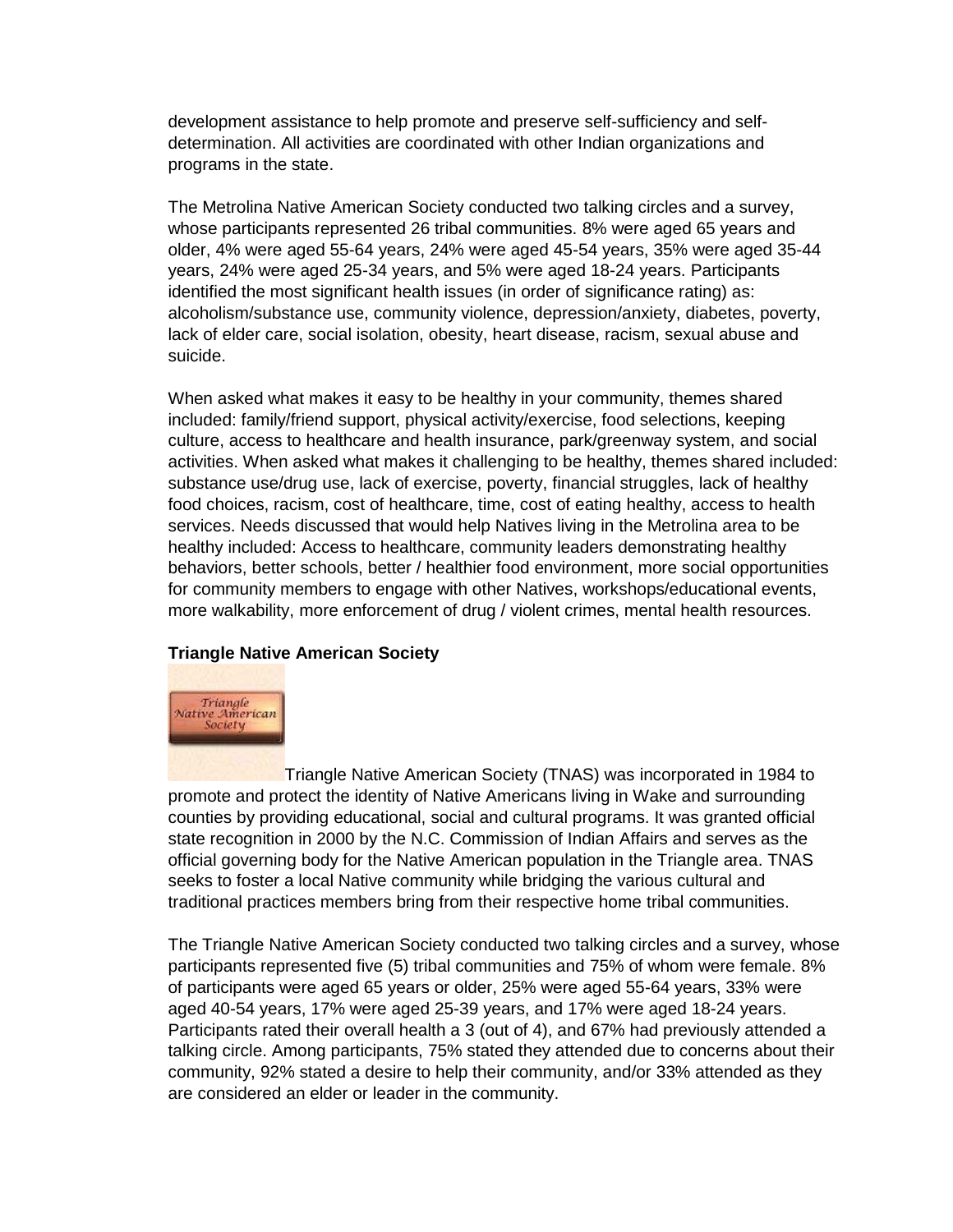TNAS members shared the following themes when asked what makes it easy to be healthy in their community: parks, sidewalks, walking / green spaces, access to Indian Education, universities, gym(s), access to healthcare, healthy food options. Members shared the following these when asked what makes it hard to be healthy: fast food, missing community / sense of belonging, work and time commitments. Most common health issues included: obesity, vaping/substance use, diabetes, heart disease, kidney disease, mental health issues, high blood pressure. When asked what their community needs to be healthier, members shared: better coordination of resources, more talking circles, work / life balance, educational resources, and healthy diet. 92% of participants stated they found the talking circle helpful because it fostered connection with other Natives, educational, they learned about issues in the Native community, community building and healing.

## **IV. Next Steps**

Native Pathways to Health is currently developing a Community Health Assessment (CHA) Survey based on what has been learned thus far in the partnership from talking circles and surveys. This survey seeks to engage a larger number of North Carolina American Indians, and further elucidate community assets and challenges, develop a more in depth understanding the frequency of common health issues, and identify impacts of the COVID19 pandemic on these communities. The survey is being developed in partnership with the communities through the THAs, YTHAs, and community leaders/elders.

## **V. Acknowledgements**

NC Tribal Communities and Organizations

Maya Angelou Center for Health Equity at Wake Forest School of Medicine Megan Irby, PhD, MS, Principal Investigator Parissa Ballard, PhD, Co-Investigator Charlene Hunt, BA, MPH(c), Lumbee, Project Manager Sarah Langdon, MPH, MCHES, Project Staff

American Indian Center at University of North Carolina at Chapel Hill Randi Byrd, Eastern Band of Cherokee Indians Teryn Brewington, Sappony

Talking Circle Facilitators Ms. Vivette Jefferies-Logan, Occaneechi Band of the Saponi Nation Mr. Tony V. Locklear, Lumbee Tribe of NC

Adult Tribal Health Ambassadors Tabatha Brewer, Coharie Trassie Hewlin, Haliwa-Saponi David Dial, Lumbee